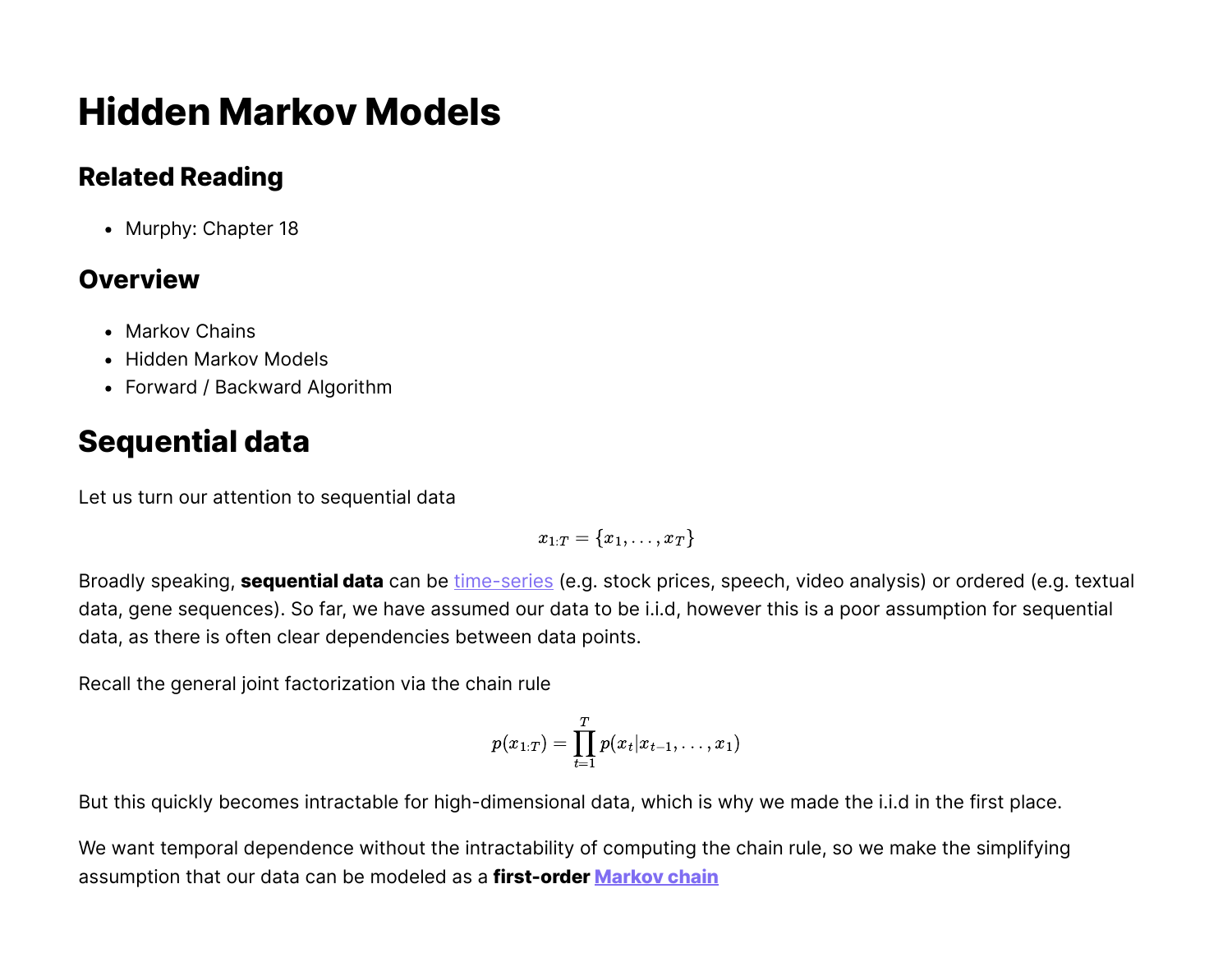$p(x_t|x_{1:t-1}) = p(x_t|x_{t-1})$ 

In plain english: each observation is assumed to be independent of all previous observations except most recent. This assumption greatly simplifies our joint distribution:

$$
p(x_{1:T}) = \prod_{t=1}^T p(x_t | x_{t-1})
$$

!!! aside

Last week we talked about the Markov chain Monte carlo sampling method Metropolis-Hastings. It is called this because the way you draw samples is a Markov chain.

A useful distinction to make at this point is between stationary and non-stationary distributions that generate our data

- **Stationary distribution**: the distribution generating the data does not change through time
- **Non-stationary distribution**: the distribution generating the data is a function of time

We are only going to consider the case of a stationary distribution (because it greatly simplifies the math). In this case, we use the same distribution at every timestep, sometimes called a **[homogenous Markov chain](https://en.wikipedia.org/wiki/Markov_chain#Variations)**. Therefore,

 $p(x_t | x_{t-1}) \quad \forall t$ 

notice how the process generating the data is independent of  $t.$ 

### **Generalizing to high-order chains**

The first-order assumption is still very restrictive. There are many examples where this would be a poor modeling choice (such as when modeling natural language, where long-term dependencies occur often). We can generalize to high-order dependence trivially

*second-order*

$$
p(x_t|x_{1:t-1}) = p(x_t|x_{t-1},x_{t-2})
$$

*-order* m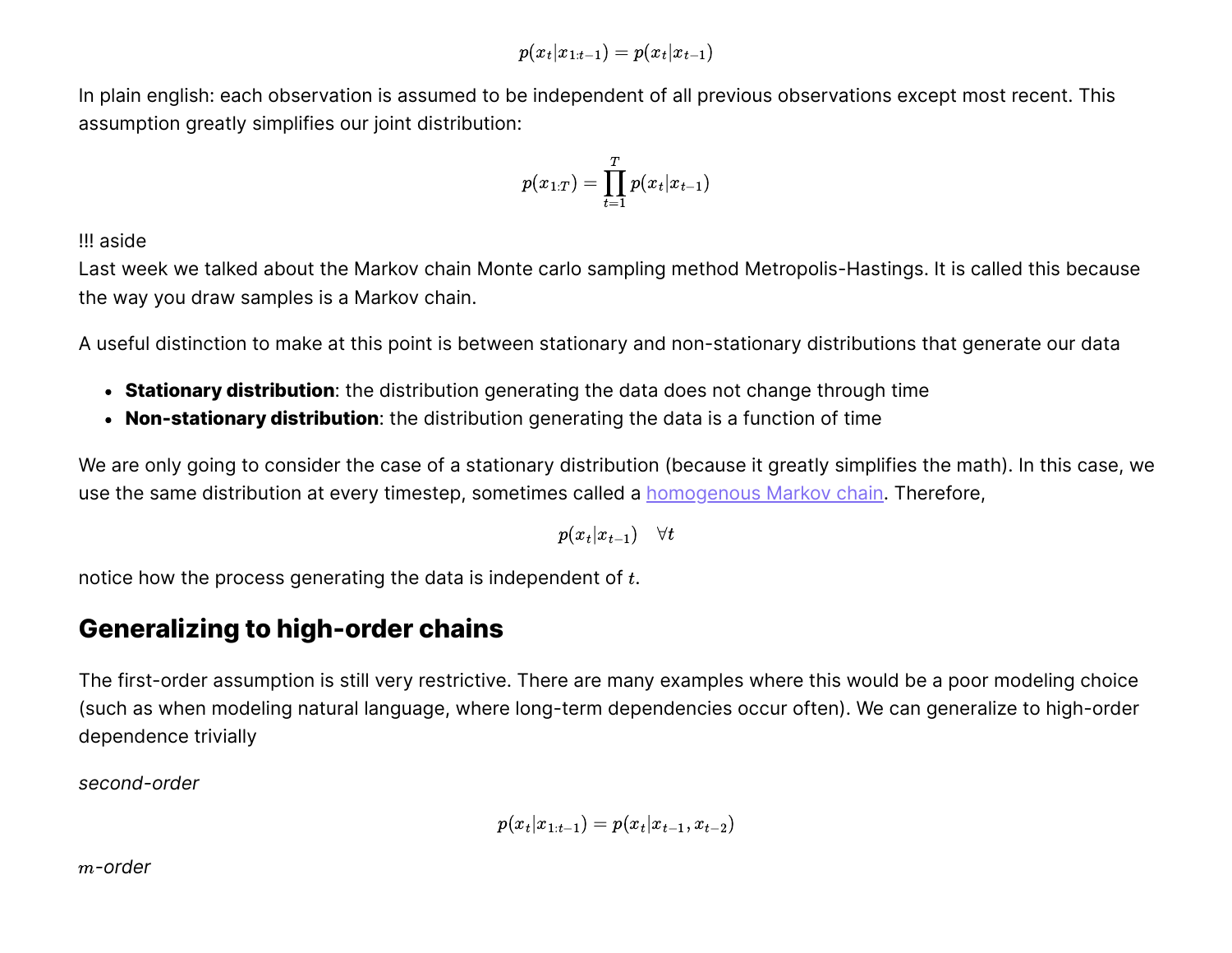$p(x_t|x_{1:t-1}) = p(x_t|x_{t-m:t-1})$ 

#### **Parameterization**

How does the order of temporal dependence affect the number of parameters in our model?

Assume  $x$  is a discrete random variable with  $k$  states. How many parameters are needed to parameterize

- $x_t$ :  $k 1$ , as the last state is implicit.
- $\bar{f}$  *first-order chain:*  $k(k 1)$ *,* as we need  $k$  number of parameters for each parameter of  $x_t$
- $m$ -order chain:  $k^m(k-1)$ , as we need  $k^m$  number of parameters for each parameter of  $x_t$

#### !!! tip

He hinted that this would be useful for assignment 2. Seems like it might be the answer to question 4a.

#### **Aside**

So far, we have been thinking about models that operate in *discrete space* and *discrete time* but we could also think about models that operate in *continuous space* or *continuous time*.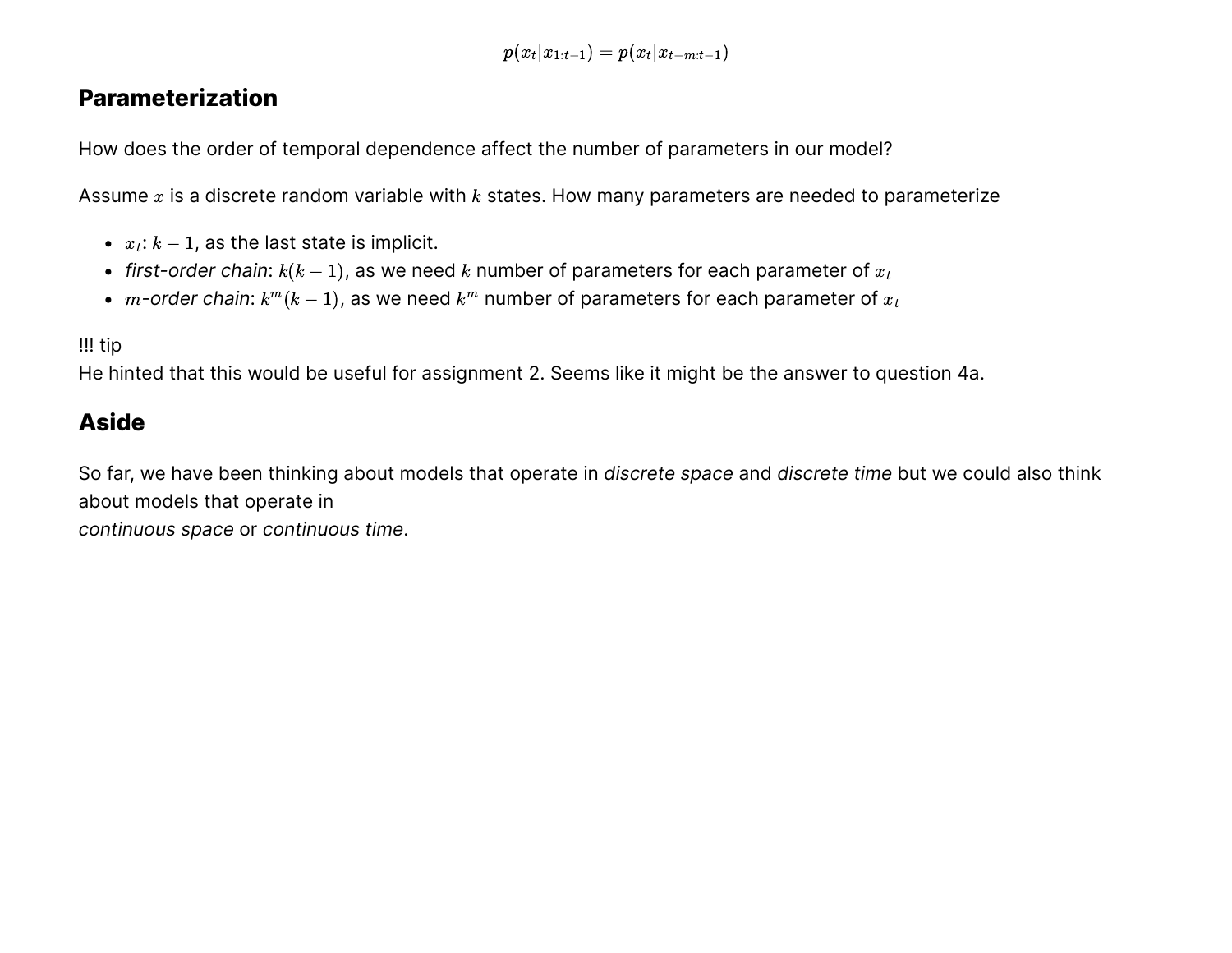

### **Hidden Markov Models**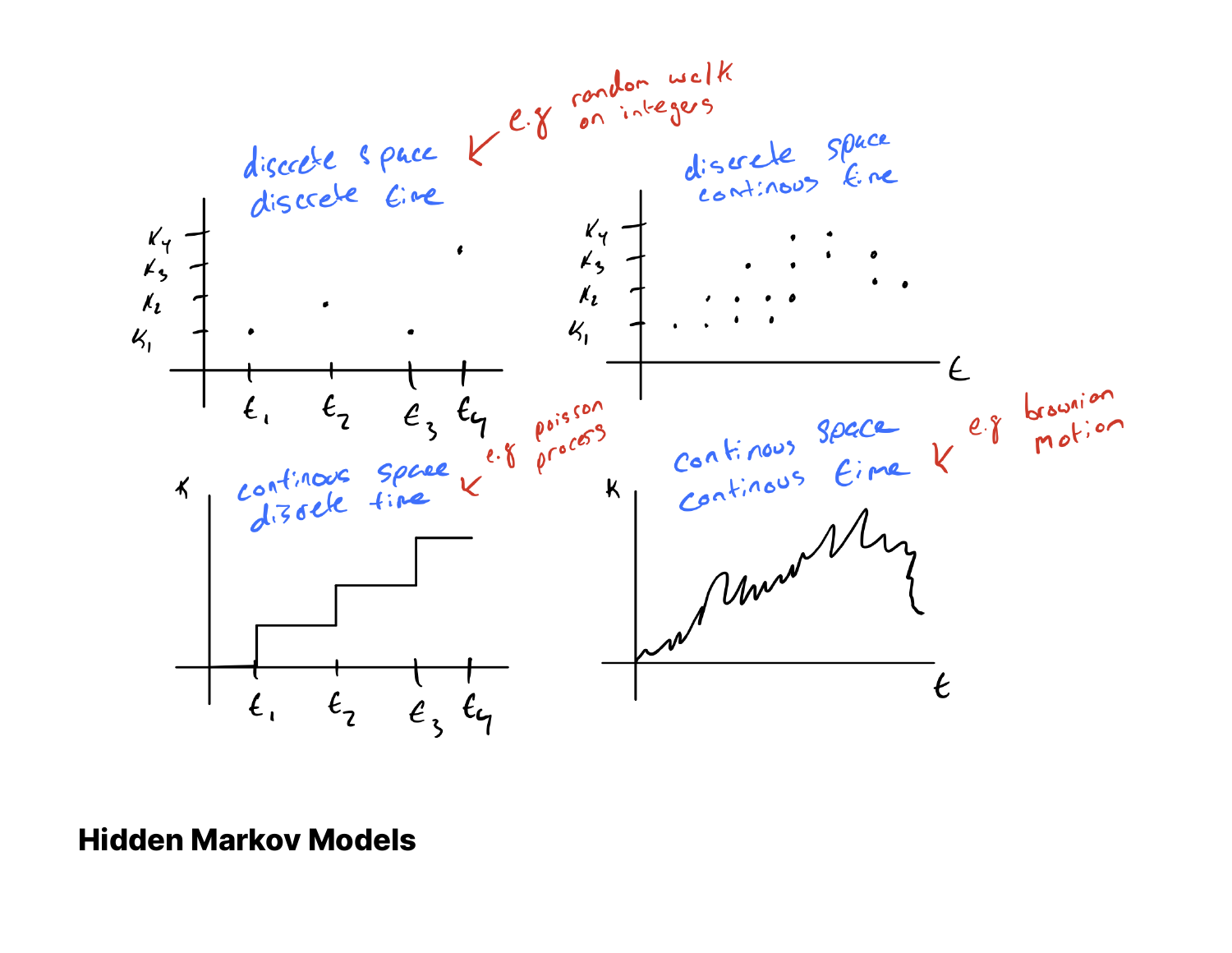[**Markov chains**], make another restrictive assumption: the state of our variables is *fully observed*. Hence, we introduce Hidden Markov Models ([https://duckduckgo.com/?q=hidden+markov+models&t=ffab&ia=web\)](https://duckduckgo.com/?q=hidden+markov+models&t=ffab&ia=web)

HMMs hide the temporal dependence by keeping it in the *unobserved* state. No assumptions on the temporal dependence of observations is made. For each observation  $x_t$ , we associate a corresponding unobserved hidden/latent variable  $z_t$ 



The joint distribution of the model becomes

$$
p(x_{1:T},z_{1:T}) = p(z_1) \prod_{t=2}^T p(z_t|z_{t-1}) \prod_{t=1}^T p(x_t|z_t)
$$

Unlike simple Markov chains, the observations are not limited by a Markov assumption of any order. Assuming we have a *homogeneous* model, we only have to learn three distributions

- 1. **Initial distribution**:  $\pi(i) = p(z_1 = i)$ . The probability of the first hidden variable being in state i (often denoted  $\pi$ )
- 2. **Transition distribution**:  $T(i, j) = p(z_{t+1} = j | z_t = i)$   $i \in \{1, ..., k\}$ . The probability of moving from hidden state i to hidden state  $j.$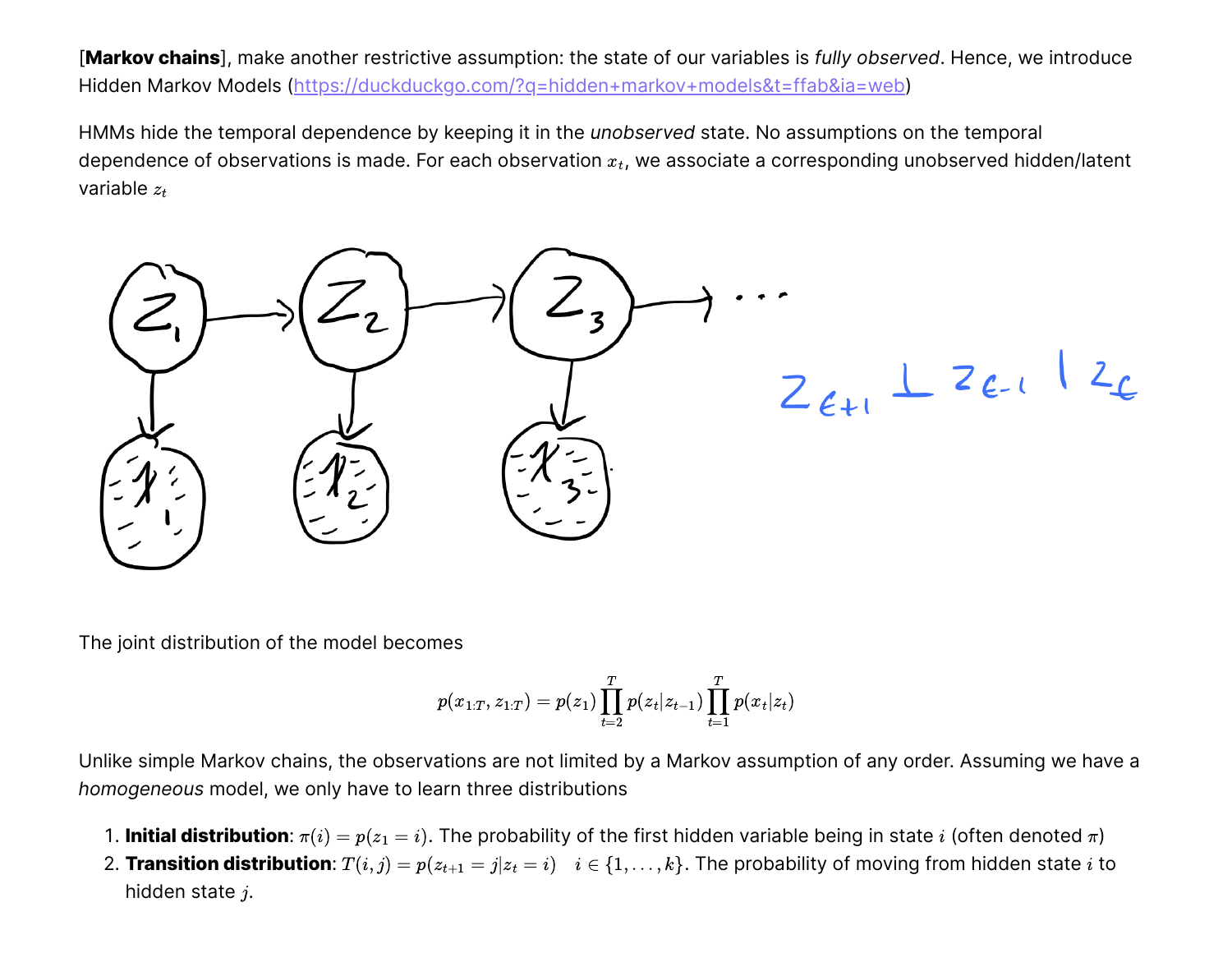3. **Emission probability**:  $\varepsilon_i(x) = p(x|z_t = i)$ . The probability of an observed random variable x given the state of the hidden variable that *"emitted"* it.

### **Simple Example**

Say we have the following simple chain



where

 $x_t \in [N, Z, A]$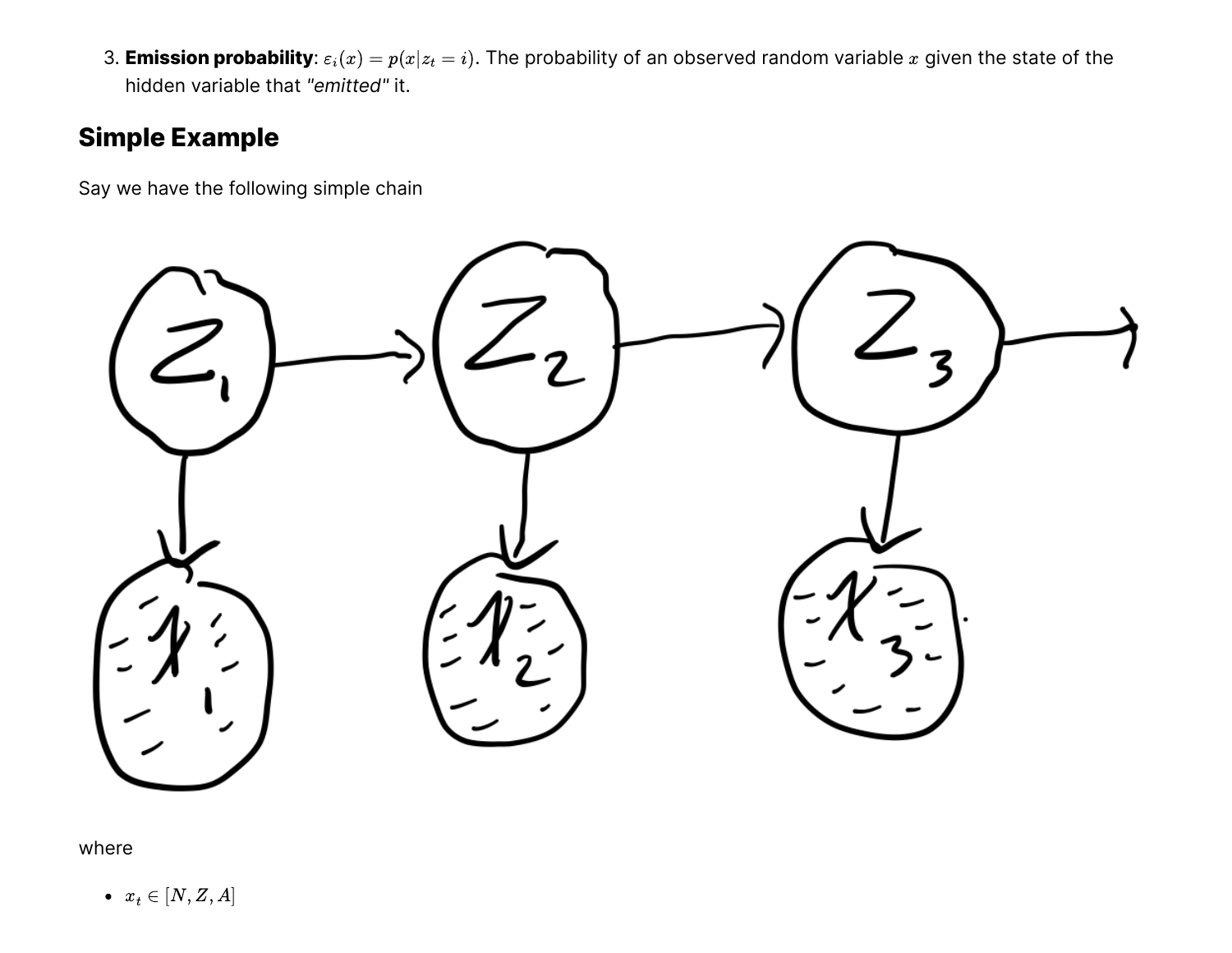$\bullet \ \ z_t \in [H,S]$ 

where our observed states are whether or not we are watching Netflix (N), sleeping (Z), or working on the assignment (A) and our hidden states are whether we are happy (*H*) or sad (*S*). Say futher that we are given the initial ( $\pi$ ), transition (T), and emission probabilities ( $\varepsilon$ )

| $\pi$ |      |
|-------|------|
| н     | 0.70 |
| S     | 0.30 |

| $\varepsilon$ | N    | z    | А    |
|---------------|------|------|------|
| н             | 0.40 | 0.50 | 0.10 |
| S             | 0.10 | 0.30 | 0.60 |

|   | н    | S    |
|---|------|------|
| H | 0.80 | 0.20 |
| S | 0.10 | 0.90 |

!!! note

It is the *rows* of these tables that need to sum to 1, not the columns!

From these conditional probabilities, we can preform inference with the model, e.g.

$$
p(z_3=H|z_1=S)=p(z_3=H|z_2=H)p(z_2=H|z_1=S)+p(z_3=H|z_2=S)p(z_2=S|z_1=S)=(0.80)(0.1)+(0.10)(0.90)=0.17\\
$$

or

$$
p(x_3=A|z_1=S)=p(x_3=A|z_3=B)p(z_3=H|z_1=S)+p(x_3=A|z_3=S)p(z_3=S|z_1=S)=(0.10)(0.17)+(0.60)(1-0.17)=0.515
$$

#### **HMMs Main Task**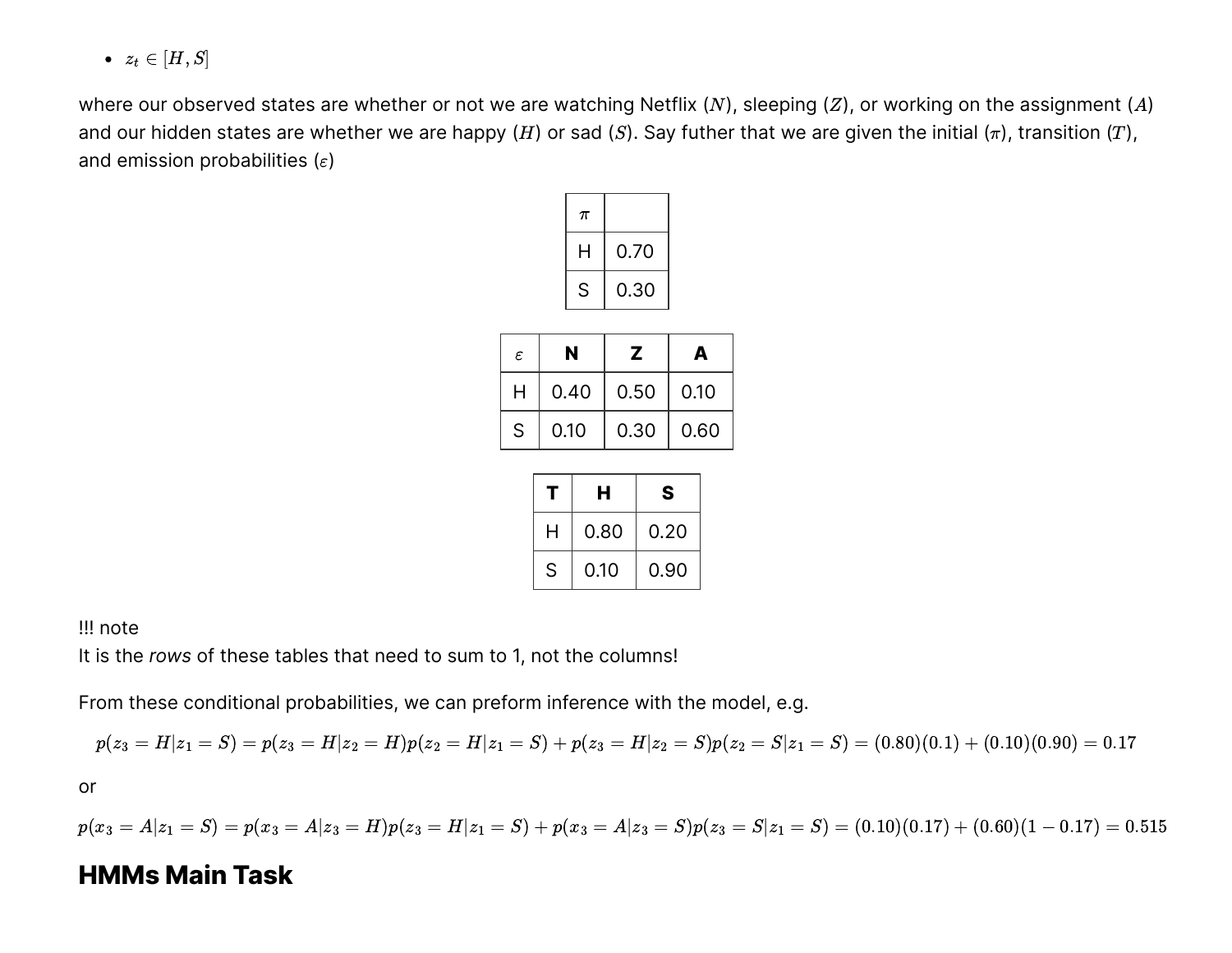The main tasks we perform with HMMs are as follows:

#### **1. Compute the probability of a** *latent* **sequence given an** *observation* **sequence**

That is, we want to be able to compute  $p(z_{1:t}|x_{1:t})$ . This is achieved with the **[Forward-Backward algorithm](https://en.wikipedia.org/wiki/Forward%E2%80%93backward_algorithm)**.

#### **2. Infer the most likely sequence of hidden states**

That is, we want to be able to compute  $Z^* = \argmax p(z_{1:T} | x_{1:T})$ . This is achieved using the <u>[Viterbi algorithm](https://en.wikipedia.org/wiki/Viterbi_algorithm)</u>.  $z_{1:T}$ 

#### **3. Learn the parameters**

[The parameters of a HMM are typically learned with the](https://en.wikipedia.org/wiki/Expectation%E2%80%93maximization_algorithm) **Baum-Welch algorithm**, a special case of the **Expectation**maximization algorithm algorithm.

In this course, we will focus on the first two tasks.

### **Forward-backward algorithm**

The Forward-backward algorithm is used to efficiently estimate the *latent* sequence given an *observation* sequence under a HMM. That is, we want to compute

$$
p(z_t|x_{1:T}) \quad \forall_t \in [1,T]
$$

assuming that we know the *initial*  $p(z_1)$ *, transition*  $p(z_t|z_{t-1})$ *,* and *emission*  $p(x_t|z_t)$  *probabilities*  $\forall_t\in[1,T].$  *This task of* hidden state inference breaks down into the following:

- **Filtering**: compute posterior over *current* hidden state,  $p(z_t|x_{1:t})$ .
- **Prediction**: compute posterior over future hidden state,  $p(z_{t+k}|x_{1:t})$ .
- **Smoothing**: compute posterior over past hidden state,  $p(z_n|x_{1:t})$   $1 < n < t$ .

#### !!! note

The Forward-backward algorithm is dynamic, i.e. results are stored as they are computed.

Our probability of interest,  $p(z_t|x_{1:T})$  is computed using a forward and backward recursion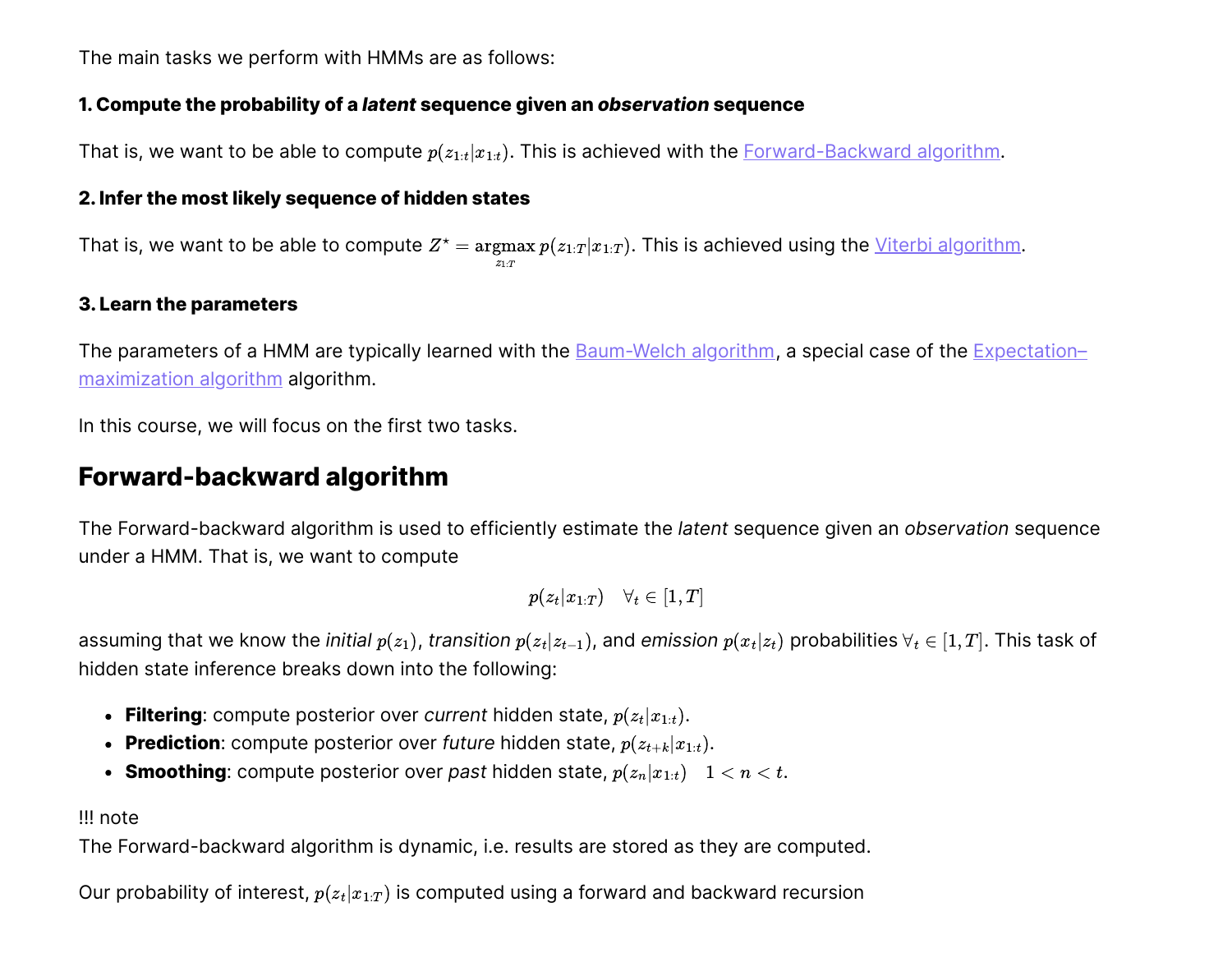- **Forward Recursion:**  $p(z_t|x_{1:t})$
- **Backward Recursion**:  $p(x_{1+t:T} | z_t)$

We note that

 $p(z_t|x_{1:T}) \propto p(z_t, x_{1:T}) = p(z_t, x_{1:t})p(x_{t+1:T}|z_t, x_{1:t}) = p(z_t, x_{1:t})p(x_{t+1:T}|z_t) = (Forward Recursion)(Backward Recursion))$ 

!!! note

The third line is arrived at by noting the conditional independence  $x_{t+1:T} \bot x_{1:t}|z.$  If it is not clear why this conditional independence holds, try to draw out the HMM conditioned on  $z_t.$ 

#### **Forward Recursion**

$$
\begin{aligned} p(z_t,x_{1:t})&=\sum_{z_{t-1}=1}^k p(z_{t-1},z_t,x_{1:t})\\ &=\sum_{z_{t-1}=1}^k p(x_t|z_{t-1},z_t,x_{1:t-1})p(z_t|z_{t-1},x_{1:t-1})p(z_{t-1},x_{1:t-1})\\ &\Rightarrow \alpha_t(z_t)=p(x_t|z_t)\sum_{z_{t-1}=1}^k p(z_t|z_{t-1})\alpha_{t-1}(z_{t-1})\end{aligned}
$$

Notice that our forward recursion contains our emission,  $p(x_t|z_t)$  and transition,  $p(z_t|z_{t-1})$  probabilities. If we recurse all the way down to  $\alpha_1(z_1)$ , we get

$$
\alpha_1(z_1)=p(z_1,x_1)=p(z_1)p(x_1|z_1)
$$

the initial probability times the emission probability of the first observed state, as expected

#### **Backward Recursion**